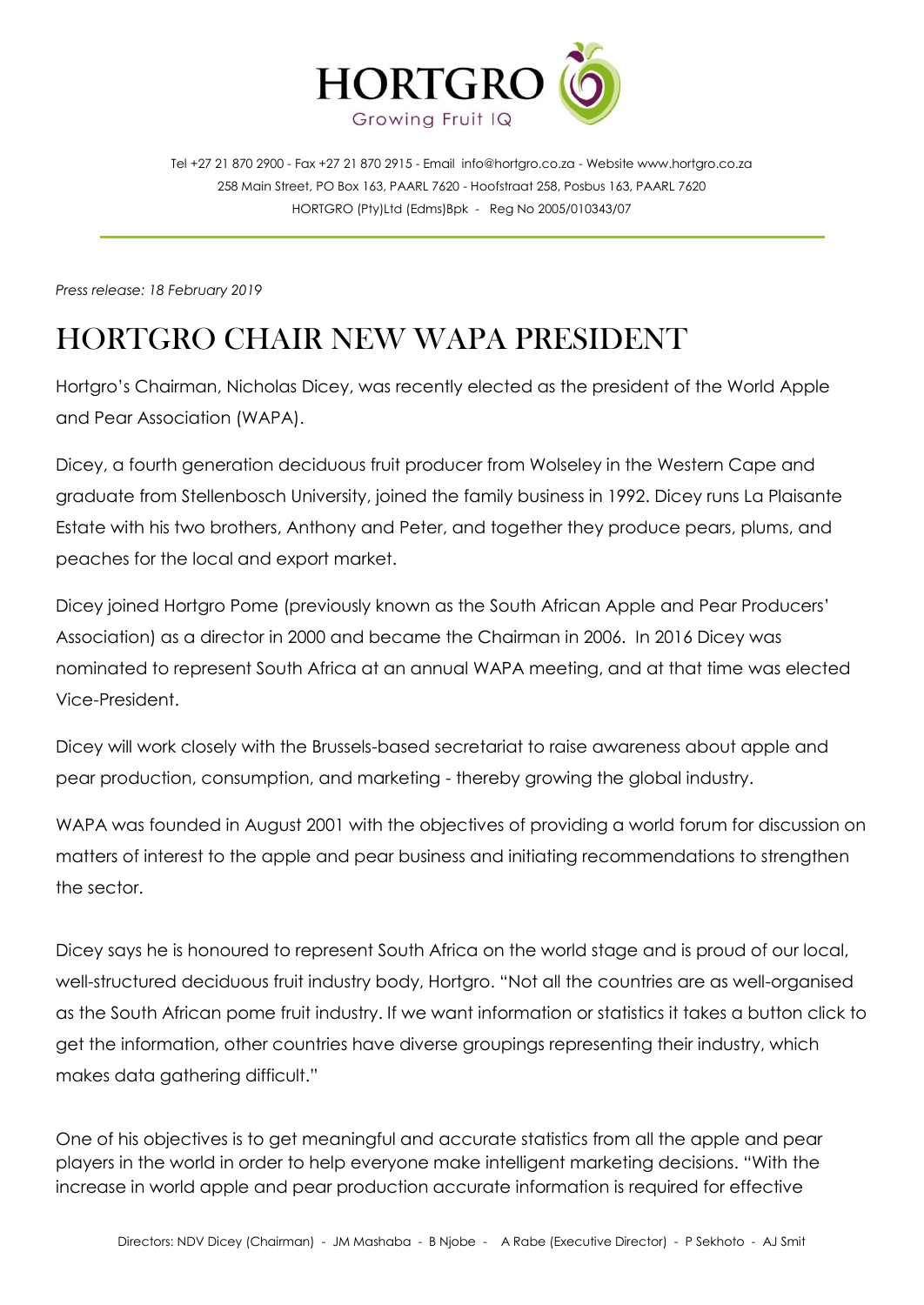marketing decisions and strategies to be implemented in keeping the market in equilibrium – data has never been more important and preludes responsible marketing."

Dicey also wants to increase WAPA membership – which is voluntary – and currently include: Argentina, Australia, Austria, Belgium, Brazil, Chile, China, France, Germany, Italy, Moldova, the Netherlands, New Zealand, Poland, Scandinavia, Slovenia, South Africa, the UK, Ukraine and the USA.

"There are a number of pome producing countries that are not yet members, but over the past number of years countries such as Moldovia, Slovenia and China have joined the association and that is good for the global industry.

"Through the sharing of information and challenges countries become more competitive and make better business decisions. We cannot market apples and pears efficiently and compete against other fruit groups if we do not have up-to-date information and statistics of the apple and pear world. We have seen consumption stagnation in some areas and we need to stay abreast of trends and supply a good quality product."

WAPA is interested in sharing production figures, hectares planted, research and promotional activities. "By sharing research and technology the whole apple and pear industry will benefit."

According to Dicey sustainable farming, ethical production practices, preservation of biodiversity, and the health benefits of apples and pears, are also serious talking points at WAPA.

"I am looking forward to my two-year tenure. It is going to be a major learning curve for me. I hope to increase my knowledge and exposure and plough that back into the South African industry," says Dicey.

Historically South Africa is a major player on the apple and pear world stage with ±640 000 tons being exported annually.

It is expected that SA apple production will be 928 122 tons and pear production 422 728 tons for 2019. European production also bounced back during 2018 to an above average volume after the reduced apple crop of 2017. This, combined with other Southern Hemisphere production, will result in a challenging marketing season in Europe this year.

 The consolidated crop forecasts for the forthcoming southern hemisphere apple and pear seasons were recently released by WAPA. Collected from industry associations in Argentina, Australia, Brazil, Chile, New Zealand and South Africa, the forecast showed that the 2019 apple and pear Southern Hemisphere crops are expected to reach 5.261.000 T and 1.327.000 T, respectively. For apples, this